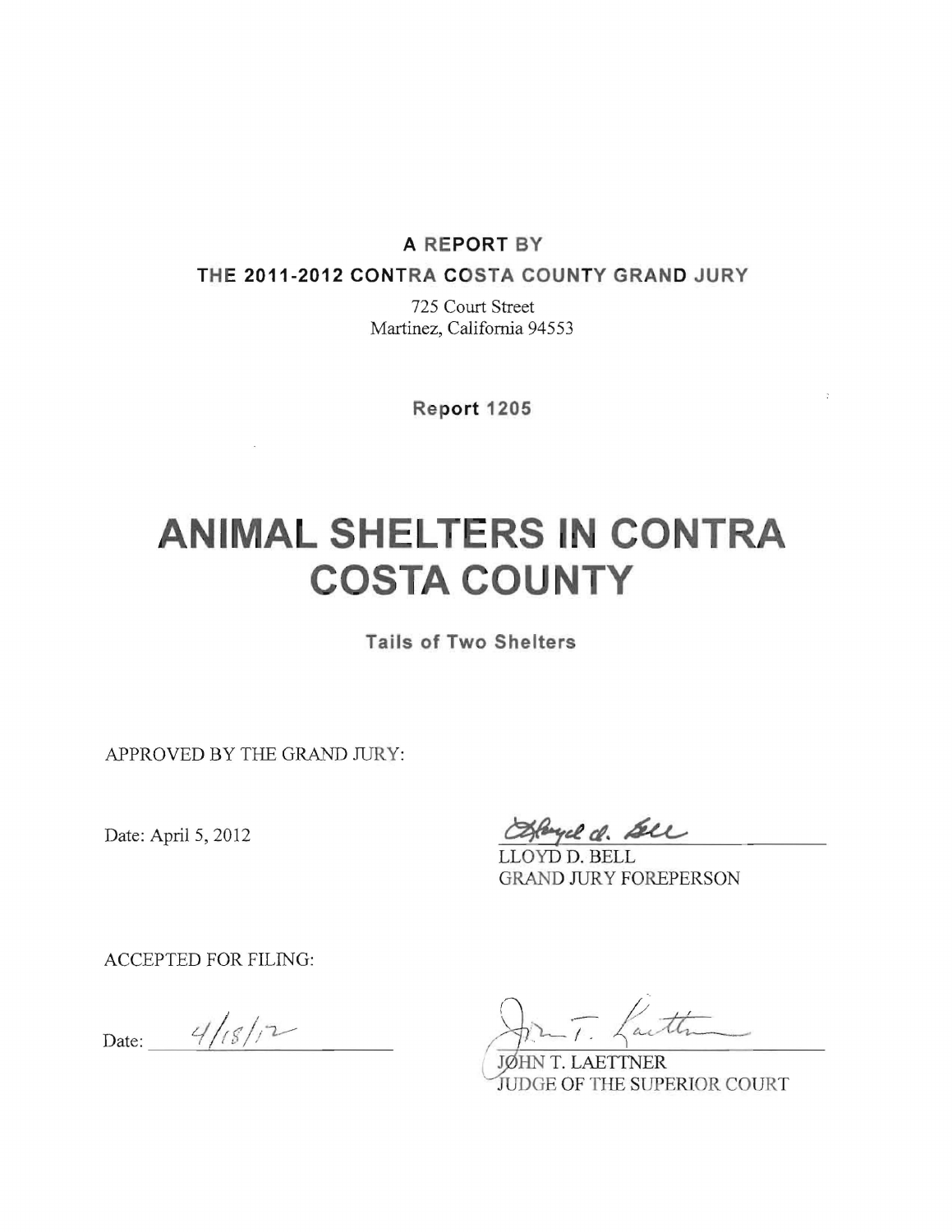Contact: Lloyd Bell Foreperson 925-957-5638

Contra Costa County Grand Jury Report 1205

# **ANIMAL SHELTERS IN CONTRA COSTA COUNTY Tails of Two Shelters**

#### *TO: ANTIOCH CITY COUNCIL CONTRA COSTA COUNTY BOARD OF SUPERVISORS*

# **SUMMARY**

There are three open-admission public animal shelters in Contra Costa County – two operated by the County that serve all areas of the county except for the City of Antioch, and one operated by the City of Antioch. The Grand Jury found that the shelters are managed by dedicated and hardworking employees who try to do the best they can for the animals charged to their care with the limited financial resources available to them.

Antioch Animal Shelter was created to provide local control over animal services in the City of Antioch, separate and independent of the County Shelter. The County opened a new shelter in 2005 in Martinez and provides many services on-site. The Antioch Shelter has not been upgraded since it was built in 1991, although the population of the city has increased by approximately 60% since 1991. The Antioch Shelter does not have enough volunteers to adequately care for the number of animals that are processed through it each year.

Antioch has not kept up with the County in the number of programs and services it provides to the residents and animals of Antioch.

Management for both the County and the Antioch shelters should consider creating advisory councils to prioritize cost effective programs that can lead to adoptable animals finding homes.

# **BACKGROUND**

The Contra Costa County Animal Services Department is responsible for animal control for all unincorporated areas of the County and for 18 of the 19 cities located within Contra Costa County (County). The County Animal Shelter in Martinez (County Shelter) has been located in its new building since 2005. Included among the services provided are low-cost spay/neuter, education programs, on-site veterinary technicians and a full-time staff of 76. The County Shelter also has approximately 100 volunteers. A satellite shelter is located in Pinole and all information regarding this shelter is included in data regarding the Martinez shelter.

In 1978, the voters of the City of Antioch (Antioch) approved Measure A to create an animal shelter separate and independent of the County Shelter to provide better services to the residents and animals of Antioch.

The Antioch Animal Shelter (Antioch Shelter) was built in 1991 and has not been substantially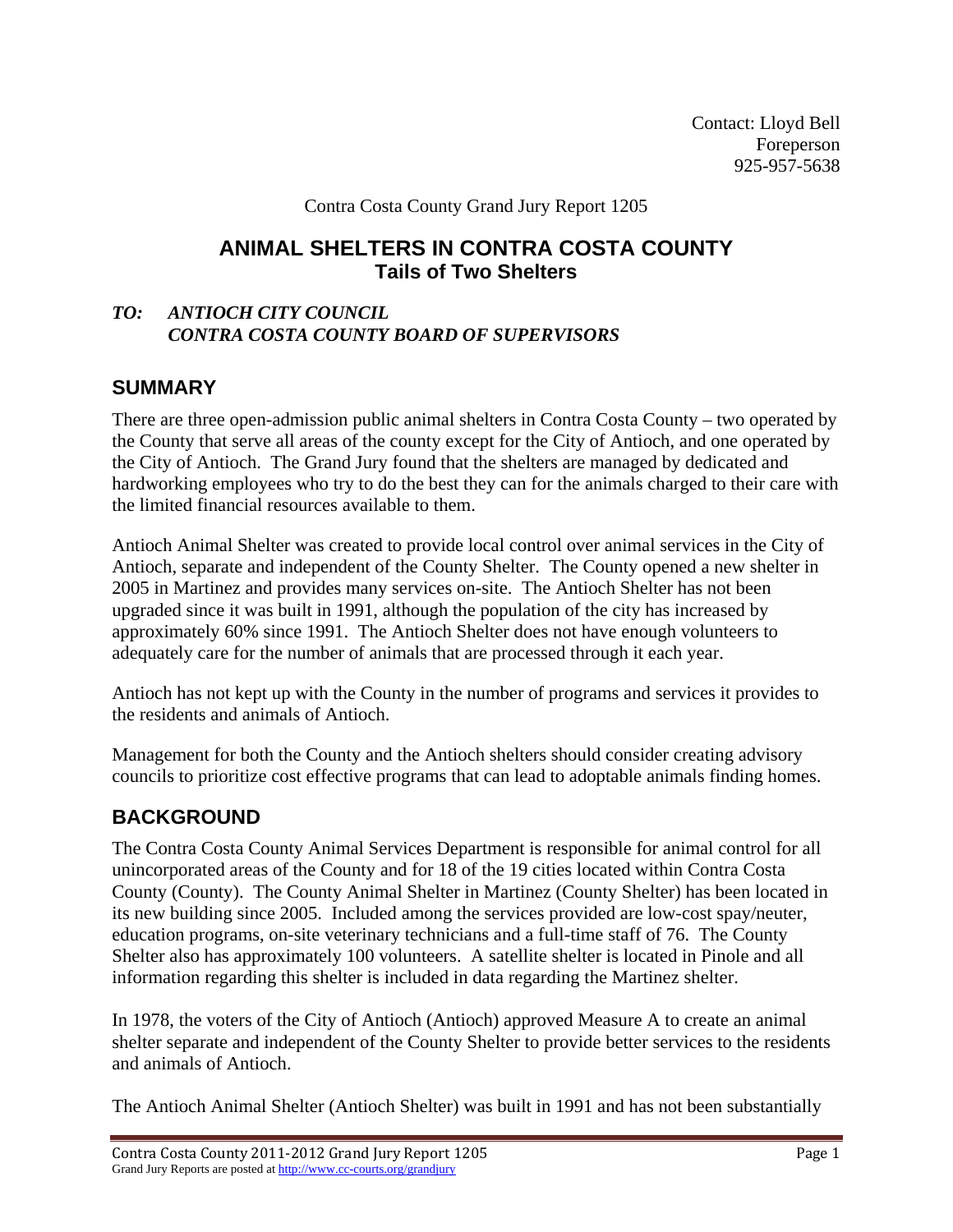upgraded since then. The Antioch Shelter does not have either on-site spay/neuter services or on-site veterinary technicians. It has a paid staff of eight, with a volunteer pool of ten, with five more currently undergoing background checks and training.

| <b>ITEM</b>                  | <b>ANTIOCH</b> | <b>COUNTY</b> |
|------------------------------|----------------|---------------|
| Total Budget 2010-11         | \$743.646      | \$11.587.800  |
| <b>Population Served</b>     | 102.372        | 946.653*      |
| Annual Per Capita Cost       | \$7.27         | \$12.24       |
| Total Annual Cost Per Animal | \$250.30       | \$750.41      |

#### **Table 1 - Comparison of the Two Shelters**

\*The total population of the county less the population served by Antioch.

As shown in Table 1, the annual per capita cost for each shelter is the budgeted amount divided by the population. Total annual cost per animal is based on the budgeted amount divided by the number of animals handled in each shelter (shown in Table 2). However, the costs and services are different.

Table 2, below, compares the two shelters on various measures of activity, showing both the numbers of animals affected and the percent of the total this count represents. In addition, Table 3 compares three measures of outcomes for the animals each year since 2007.

| <b>Description</b>           | <b>Antioch</b> | <b>Percent</b> | <b>County</b> | <b>Percent</b> |  |  |
|------------------------------|----------------|----------------|---------------|----------------|--|--|
| Beginning of Year Count 2010 | 190            |                | 313           |                |  |  |
| Total Intake (2010)          | 3,014          |                | 15,580        |                |  |  |
| End Of Year Count 2010       | 233            |                | 451           |                |  |  |
| Total Handled During 2010    | 2,971          |                | 15,442        |                |  |  |
| <b>Adoption Count</b>        | 581            | 19.56%         | 3,861         | 25.00%         |  |  |
| <b>Transfer Out</b>          | 541            | 18.21%         | 2,949         | 19.10%         |  |  |
| <b>Returned to Owner</b>     | 427            | 14.37%         | 2,065         | 13.37%         |  |  |
| Died, Lost                   | 122            | 4.11%          | 174           | 1.13%          |  |  |
| Euthanized                   | 1,300          | 43.76%         | 6,393         | 41.40%         |  |  |
| Total                        | 2.971          |                | 15.442        |                |  |  |

#### **Table 2 – Comparison of Activity Measures**

#### **Table 3 – Four Years Comparisons of Outcomes (Percentages)**

| <b>Outcome</b>      | <b>Shelter</b> | 2007  | 2008  | 2009  | 2010  |
|---------------------|----------------|-------|-------|-------|-------|
| <b>Adoption</b>     | <b>Antioch</b> | 26.82 | 20.09 | 18.50 | 19.56 |
|                     | County         | 22.21 | 21.76 | 26.59 | 25.00 |
| <b>Transfer Out</b> | <b>Antioch</b> | 8.28  | 9.14  | 13.92 | 18.21 |
|                     | County         | 18.84 | 0.22  | 18.70 | 19.10 |
| <b>Euthanasia</b>   | <b>Antioch</b> | 44.00 | 43.55 | 46.70 | 43.76 |
|                     | County         | 40.35 | 39.53 | 38.93 | 41.40 |

While it appears that the Antioch Shelter is doing better at controlling costs than the County Shelter, an examination of the two facilities shows substantial differences in space allotted per animal, services per animal, paid employees per animal, and care provided each animal. The percentages of animals adopted, transferred out, and euthanized in each shelter are similar.

In 2008, Antioch commissioned a study of its shelter by Citygate Associates (Citygate). Citygate made several suggestions for changes to processes and policies. Citygate also found that the current shelter was inadequate to keep up with current and future needs of Antioch's residents.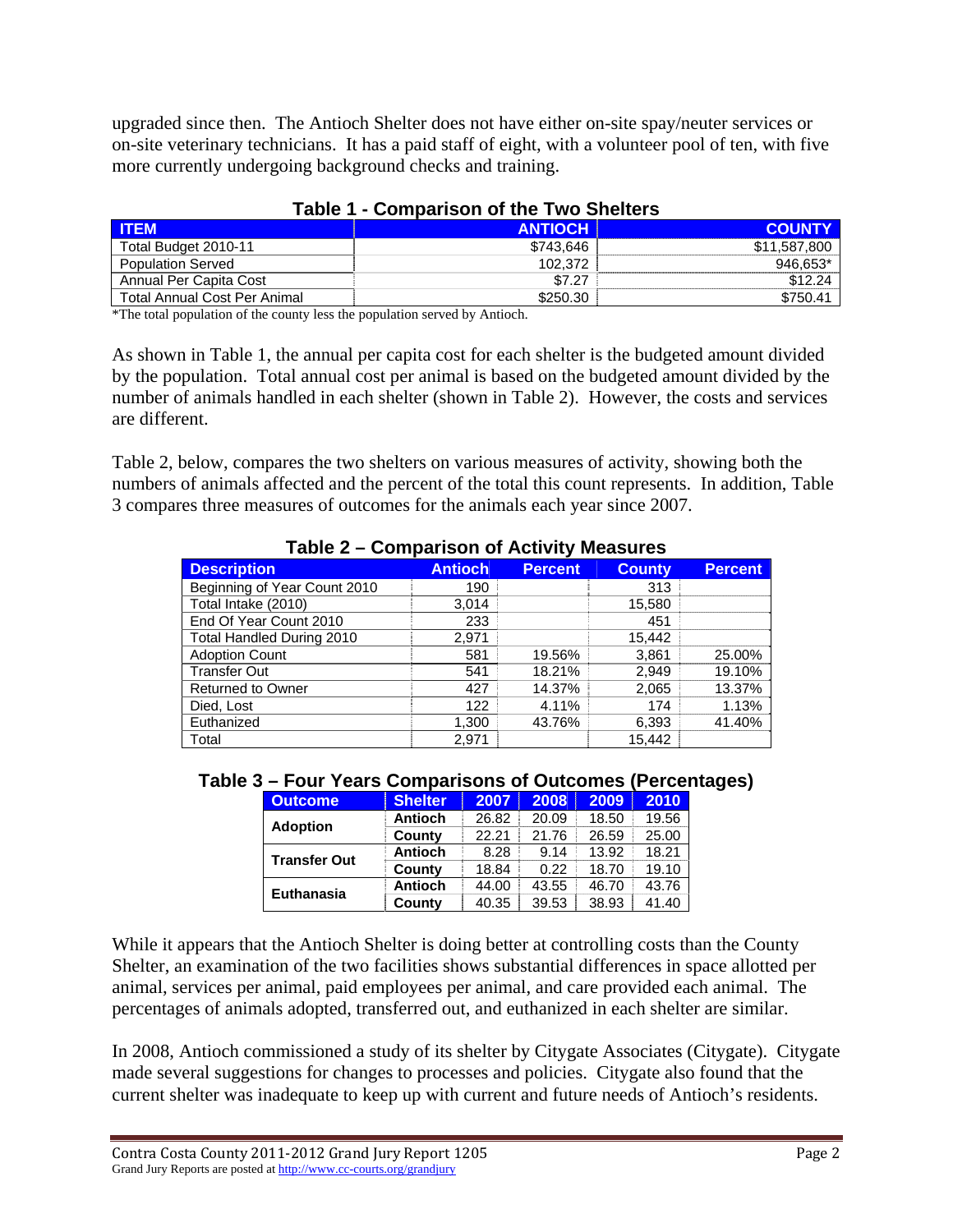Citygate recommended that Antioch take steps to create a Strategic Plan for improvement of the current animal care and control program, recognizing the future growth of the community and the ongoing fiscal constraints. The County has not undertaken this type of study.

Citygate also recommended that Antioch Shelter create an advisory council of concerned stakeholders (such as volunteers, local animal welfare groups, citizens, employees, etc.) to advise the Antioch Shelter on various issues relating to providing care to the animals and improving services. Neither the Antioch nor the County shelter has established such an advisory council to oversee the costs related to animal care and the potential for finding revenue-neutral services that could lead to lower costs and to reduced euthanasia rates.

In 1998, SB 1785 (Hayden's Law) became the first legislation in the country designed to reduce euthanasia rates in shelters. It defines when an animal is considered adoptable and mandates holding periods, rescue group cooperation, and other shelter requirements. Citygate recommends that one of the tasks of an advisory council would be to provide guidance to the shelter on how to comply in a cost-effective manner with the mandates of Hayden's law.

Two programs recommended by Citygate that can lead to lower costs in the short-term and longterm are low cost spay/neuter and increased use of volunteers.

| Table 4 – Spay/Neuter Fees Comparison |                 |                                |                                 |            |                                  |
|---------------------------------------|-----------------|--------------------------------|---------------------------------|------------|----------------------------------|
| <b>Description</b>                    | <b>Berkeley</b> | <b>Solano</b><br><b>County</b> | <b>County</b><br><b>Shelter</b> | <b>ARF</b> | <b>Antioch</b><br><b>Shelter</b> |
| Small dog spay                        | \$25            | \$75                           | \$75                            | \$85       | \$140                            |
| Small dog neuter                      | \$25            | \$45                           | \$45                            | \$55       | \$141                            |
| Cat spay                              | \$15            | \$45                           | \$45                            | \$55       | \$114                            |
| Cat neuter                            | \$15            | \$25                           | \$25                            | \$35       | \$92                             |

#### **Spay/Neuter**

As can be seen in Table 4, the Antioch Shelter's spay/neuter fees for animals adopted from the shelter are much higher than comparable fees charged by the County Shelter and nearby facilities.

There are other ways, not included in the Citygate report, to obtain a lower spay/neuter cost for adopters, such as:

- 1. Request quotes for low cost spay/neuter services from other veterinarians in Antioch.
- 2. Allow adopters to ask their own veterinarian to spay/neuter their new pet.

The County Shelter spays or neuters animals on-site before they are allowed to go home. In Antioch, the newly adopted pet is taken to the contract veterinarian and the new owner picks the animal up from the veterinarian. Since the animal has to be taken to the contract veterinarian by a shelter employee, taking the animal to another veterinarian in the city may entail some small amount of additional driving.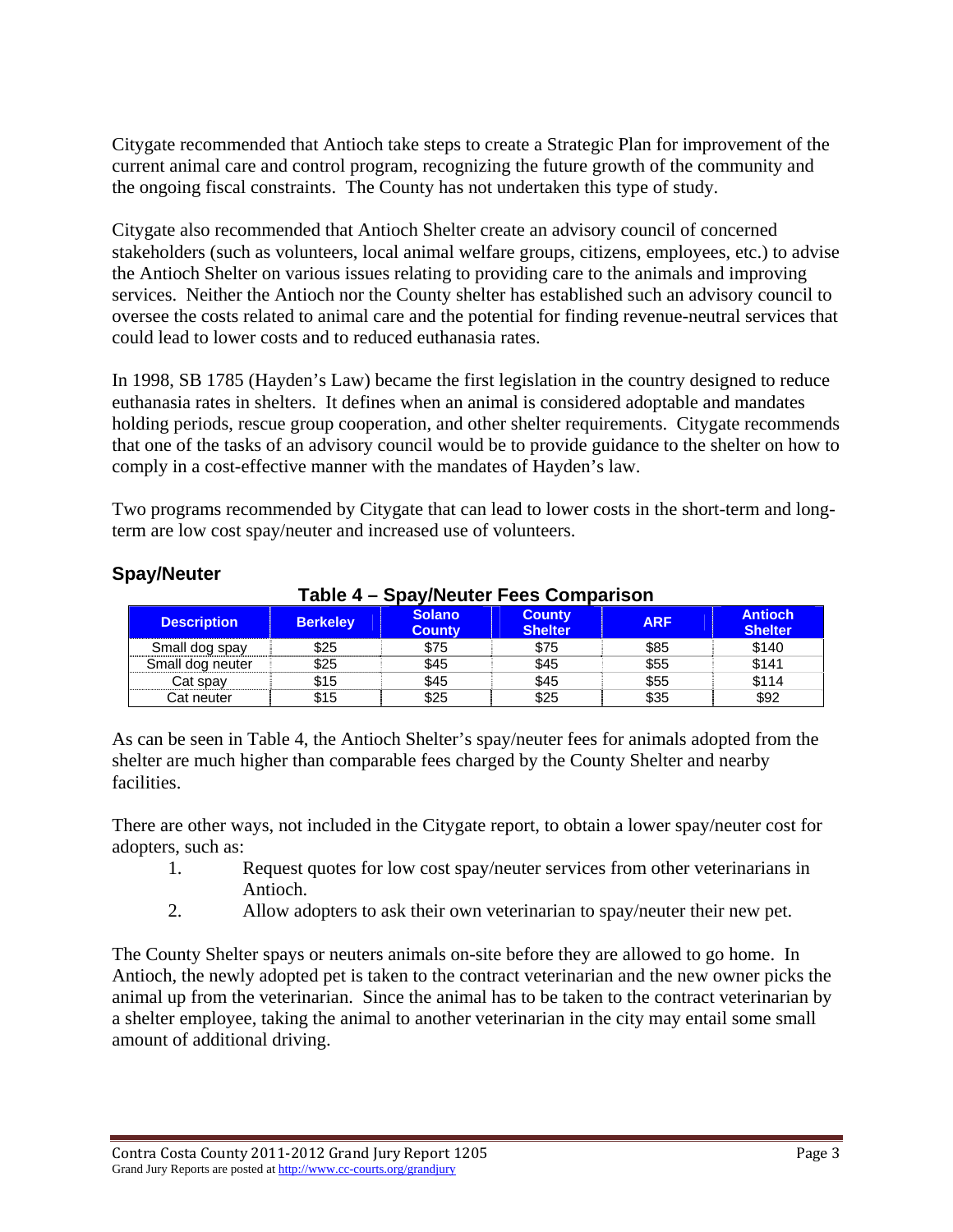#### **Volunteers**

At the Antioch Shelter, the ratio of volunteers to animals is 1 volunteer to 23.6 animals, based on the average number of animals in the shelter, holding period and number of volunteers. At the County Shelter, the ratio is 1 to 3.13.

Volunteers can be the lifeblood of an organization concerned with the cost effectiveness of their operation. Organizations that have been successful in recruiting volunteers suggest that to revitalize a volunteer program, shelters should … "offer a variety of volunteer opportunities from easy to more involved…. Volunteers need real jobs that make a real difference."

In 2010, the Antioch Shelter laid off its volunteer coordinator, losing a resource to recruit, train, and supervise volunteers. Instead, new volunteers are trained by the Animal Shelter Supervisor who is responsible for most of the day-to-day operations of the facility, as well as recruitment of volunteers, and supervision of volunteers and paid staff. In some other facilities, a volunteer has functioned as the volunteer coordinator.

The need for volunteers can be shown by considering the animal count, the average holding period provided by each shelter, and the humane treatment of animals.

| $1$ abic J $-$ Avciage Impound at Each Onciter |                             |                             |                               |                            |  |
|------------------------------------------------|-----------------------------|-----------------------------|-------------------------------|----------------------------|--|
| <b>Shelter</b>                                 | <b>Impounds</b><br>per year | Average<br>impounds per day | Avg. Holding<br><b>Period</b> | Daily total in<br>shelter. |  |
| Antioch                                        | 3.014                       | 8.25                        | 1 U                           | 156                        |  |
| County                                         | 15.582                      | 42.69                       |                               | 298                        |  |

#### **Table 5 – Average Impound at Each Shelter**

A minimum of 20 minutes per day per animal out of their kennels for training, socialization, playtime, or exercise can be considered part of the humane treatment of the animal. Cats do not need to be walked, but need playtime with cat toys, grooming and a calming, comforting presence.

#### **Table 6 – Volunteers Needed Per Day**

| Number of animals | <b>Number of</b>   |
|-------------------|--------------------|
| served per day    | volunteers per day |
|                   |                    |
| 156               |                    |
|                   |                    |

Both shelters use volunteer blocks or shifts of four hours and ask for a commitment of one shift per week. Assuming the minimum of 20 minutes per day per animal as stated above, each volunteer should be able to accommodate 12 animals in their four-hour shift. Assuming the average daily totals in each shelter as stated above, the Antioch Shelter could use 13 volunteer shifts per day while the County Shelter could use 25 volunteer shifts per day.